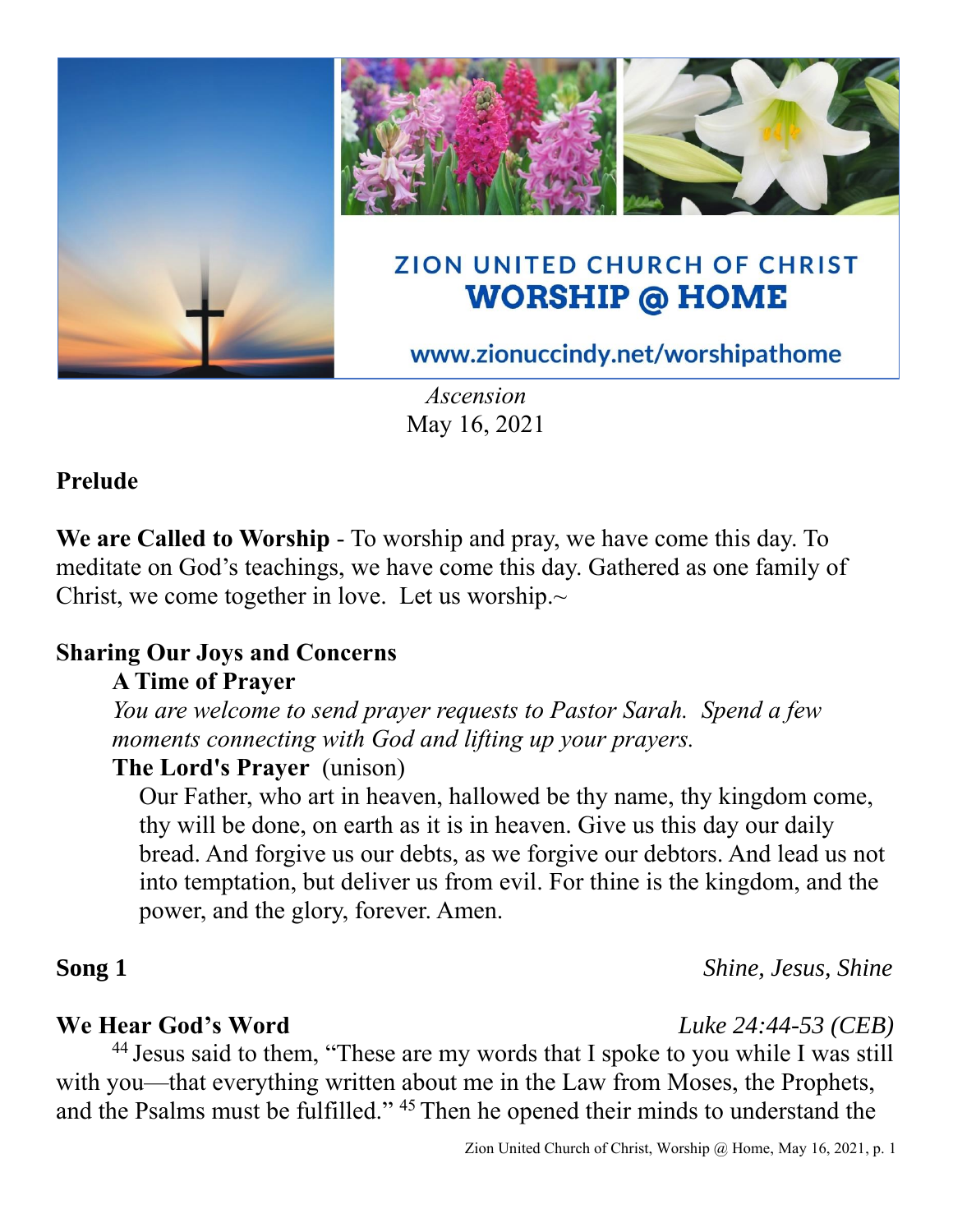scriptures. <sup>46</sup> He said to them, "This is what is written: the Christ will suffer and rise from the dead on the third day,  $47$  and a change of heart and life for the forgiveness of sins must be preached in his name to all nations, beginning from Jerusalem. <sup>48</sup> You are witnesses of these things. <sup>49</sup> Look, I'm sending to you what my Father promised, but you are to stay in the city until you have been furnished with heavenly power."

 $50$  He led them out as far as Bethany, where he lifted his hands and blessed them.  $51$  As he blessed them, he left them and was taken up to heaven.  $52$  They worshipped him and returned to Jerusalem overwhelmed with joy.<sup>53</sup> And they were continuously in the temple praising God.

**Meditation** *A Change of Heart and Life*

**Song 2** *Crown Him with Many Crowns*

#### **We Respond to God's Word with Our Giving**

**Invitation –** Christ has called us to be his witnesses to the ends of the earth. So let us give generously to fulfill that call.=

**May Benevolence** – Our May Benevolence Offering will go to support the UCC's Strengthen the Church (STC) Offering. This special offering reflects the shared commitment of people across the United Church of Christ to cooperatively build up the UCC. Conferences and the national setting equally share the gifts given by members and friends through their local congregations. The funds raised support leadership development, new churches, youth ministry, and innovation in existing congregations. By your generosity to this offering, you build up the Body of Christ. As God calls our congregations to be the church in new ways, your generosity will plant new churches, awaken new ideas in existing churches and develop the spiritual life in our youth and young adults.

You can mail your offerings to our office. We check the mail regularly.

Zion United Church of Christ 8916 E. Troy Ave. Indianapolis, IN 46239

Or, donate online at zionuccindy.net/donate.

## **Doxology**